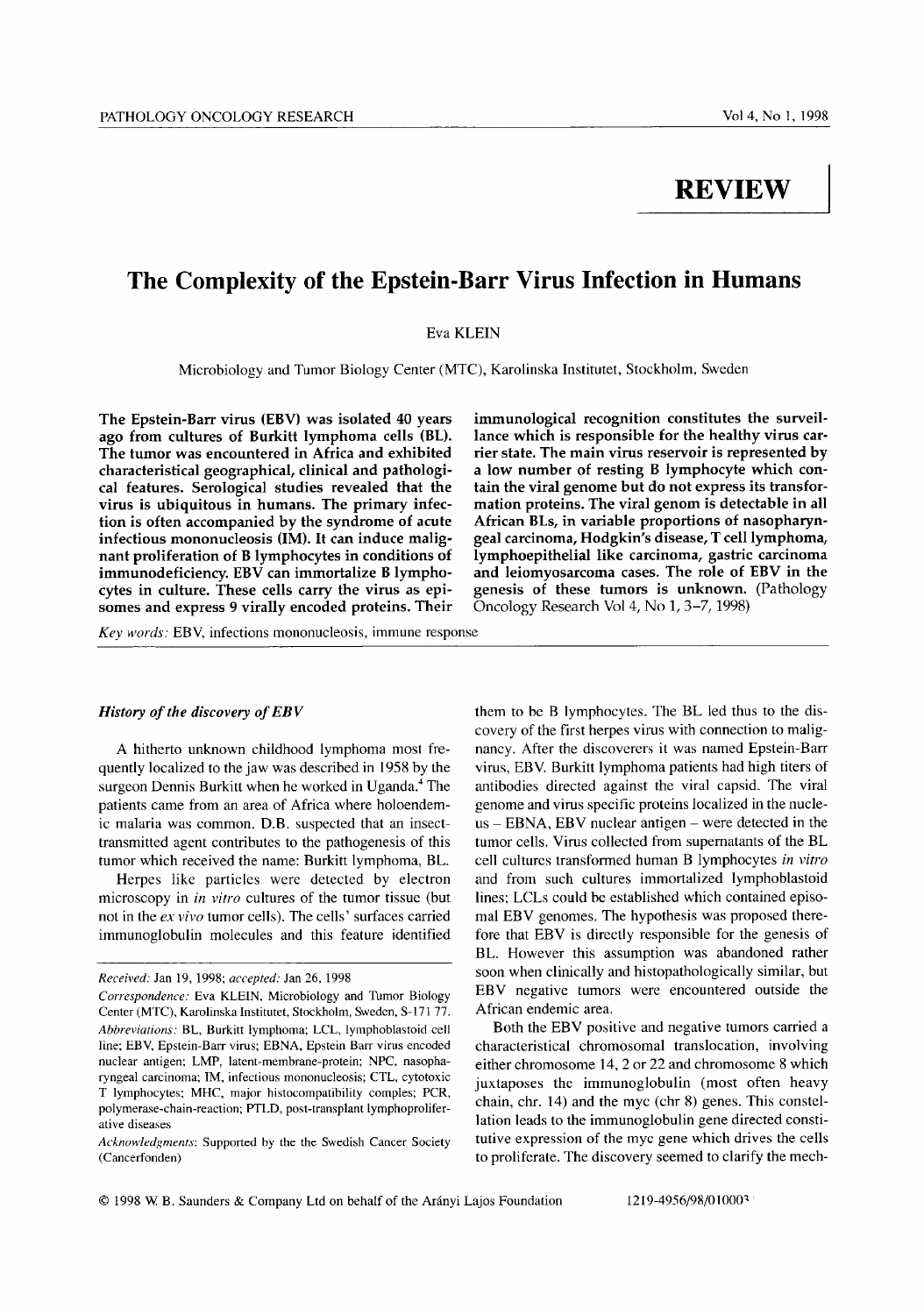anism of tumor development but at the same time the role of EBV in the genesis of BL became - and it is still an enigma.<sup>18</sup>

#### *Infectious mononucleosis*

Serological studies have shown that EBV is ubiquitous in humans. The antibody studies led to a surprising turn. A serendipitidous observation followed by planned strategical studies incriminated EBV to be the cause of acute infectious mononucleosis  $(IM).<sup>12</sup>$  The disease occurs at primary infection in about half of the individuals, but not in children whose infection is usually subclinical. Virus particles in the saliva, present most abundantly during the acute infection, but also intermittantly in the virus carrier healthy individuals are the main source of transmission, occurring most often in adolescents.

A typical symptom of IM is lymphocytosis made up by activated T cells. Most likely, this is the manifestation of the T cell response against virus infected activated B lymphocytes. The lymphoid tissue of the patients contains cells in which viral DNA and its products can be detected. These cells are: a few small B lymphocytes, many B blasts and a few giant ceils which are similar to Reed-Stemberg/Hodgkin's cells. After the disease dissolves the virus can be detected in the tissues and in the blood only with the highly sensitive PCR method. Irrespective whether the primary infection is accompanied by IM or it occurs without symptoms, the individuals become virus carriers for lifetime with manifestation of EBV specific humoral and cellular immunological memory.

Virus in the tissues can be detected also by its capacity to immortalize B lymphocytes *in vitro.* When blood lymphocytes or lymphocyte containing tissues from seropositive individuals are explanted LCL-s can arise after a few weeks of culturing. However the transformation of the culture occurs only if the function of T lymphocytes is abrogated either by their elimination or by inhibitiory measures.<sup>20</sup>

#### *Immunological control of the EBV infection*

The above mentioned *in vitro* experiments and the accumulated clinical experience established that an unimpaired immunological function is essential for the benign nature of the primary infection and for the ensuing usually undisturbing EBV carrier state.

The current notion is that among the various parameters of immunity, the MHC Class I restricted cytotoxic T cells (CTL) are the most important players. The CTLs generated *in vitro* recognize peptides derived from several vitally encoded proteins which can be expressed in the B lymphocytes.<sup>23</sup>

The main virus reservoir in healthy individuals seems to be a low number of cells in the resting B lymphocyte population.<sup>5</sup> Their existence in the face of the EBV specific immunity is allowed by  $I$ , the passivity of the resting B cell when it interacts with T lymphocytes and 2. the strategy of the virus with regard to the expression of its genes. $15,16,17$ 

- $\bullet$  re 1. Resting B lymphocytes do not interact efficiently with T cells. It seems that they lack several features which are required for this function. When activated the expression of MHC, intercellular adhesion and costimulatory surface molecules increases and they produce immunoregulatory cytokines.
- *re* 2. Expression of the transformation associated EBV encoded proteins in the B cells with latent infection is regulated by the phenotype, whether they correspond to the resting or activated state. Most importantly, the expression of the nuclear proteins  $-$  EBNAs  $-$  is controlled by different promoters in these two conditions. Only one of these, EBNA-1, is expressed in the B cell with the resting phenotype. EBNA-1 does not drive the cells for proliferation. The EBV positive BL cells look like resting B cells and they express only EBNA-I. In culture however their phenotype changes they acquire activation markers and further EBV encoded proteins are detectable.

The restricted expression of the EBV genome in the resting B cells is probably the key for the ,,harmless" virus presence in health.  $^{15,16,19}$  Genetic analysis of the virus with regard to its capacity to transform normal B cells has determined that the expression of 6 EBV encoded proteins are essential for induction of proliferation.<sup>7</sup> One of these, LMP-1, is localized in the plasma membrane and 5 proteins are nuclear; EBNA 1,-2,-3,-5 and 6. Three further proteins, LMP-2a, LMP-2b and EBNA-4 and two small RNA transcripts (EBERs) do not play a role in the *in vitro* immortalization event. When all these proteins are expressed, the virus-cell interaction is referred to as Type Ill which is the characteristics of the *in vitro* immortalized B cell, LCL, and of the EBV positive BLs carried in culture. Such cells express markers of B cell activation. The expression of transformation related proteins and the activation markers accompany each other. Such cells are readily recognized by T lymphocytes. In mixed cultures LCLs strongly stimulate T cells. The strong reaction of T ceils against LCL (even autologous) occurs even in experiments with cells of seronegative individuals in which recognition of EBV encoded antigens do not occur. In experiments with cells of seropositive individuals the EBV specific cellular memory is manifested by the appearance of specific CTLs which recognize several viraIly encoded proteins in a MHC Class I restricted manner, 19,23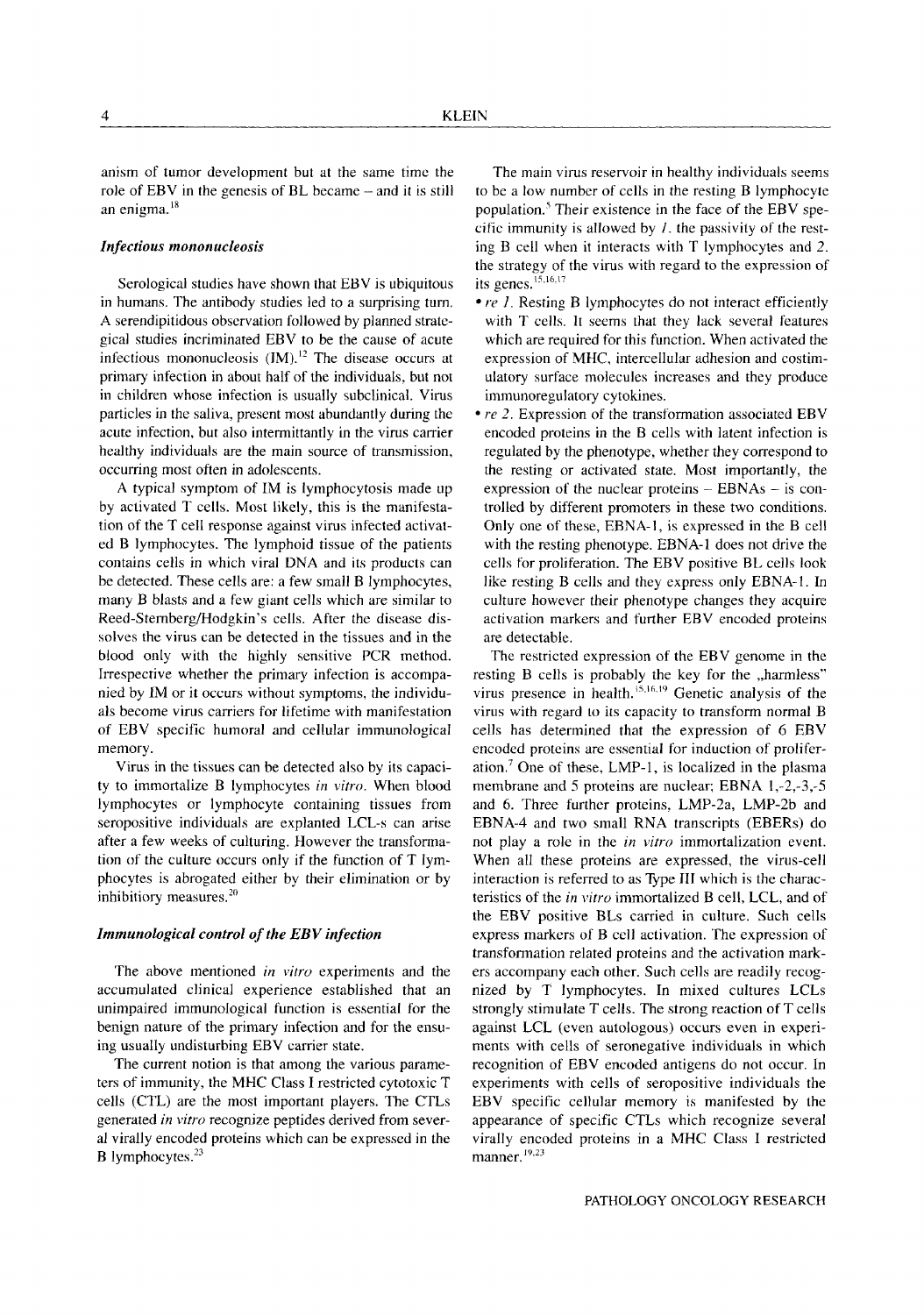The functions of the latency associated viral proteins EBNA 1,2,3,5,6 and LMP-1 are largely but not completely known.<sup>6,7.24</sup> Expression of the plasma membrane localized LMP-1 imposes several changes on the B cells, while it is pivotal for the immortalization it requires the presence of the other EBV proteins. LMP-I induces expression of cellular adhesion molecules (important for interaction with T cells) and it induces bcl-2 (important for protection from apoptosis).  $11.25$  The function of the LMP-1 molecule is similar to the ligand activated CD40 molecules and to the tumor necrosis factor receptors.<sup>9</sup>

#### *The virus carrier state*

The viral genome positive resting small B lymphocytes in the healthy individuals express only EBNA- $1<sup>5</sup>$ This protein does not disturb the fate of the virus genome carrier normal B cells in the face of EBV specific immune response. EBNA-1 is expressed in all cells which carry the viral genome. The resting EBNA-I positive B cell does not interact with T lymphocytes. The protein does not impose antigens which can be recognized by MHC Class I restricted cytotoxic T cells. This is due to the presence of a glycin alanine repeat in the molecule which inhibits its processing.<sup>17</sup> Consequently peptides derived from EBNA-1, which associated with the Class I molecules serve as targets for CTL do not appear on the cell surfaces. When the B cells are activated additional EBV encoded proteins may be expressed and these, together with the change to the blast phenotype impose sensitivity to the cell mediated immune response.

The pathways which operate in the presentation of peptides by the MHC Class I and Class II molecules differ. The helper T cell function and the Class II dependent presentation of the EBNA-1 molecule functions properly and EBNA-1 reactive antibodies are produced regularly in the virus carrier individuals.

The following scenario can be envisaged: very few EBV genome positive normal B cells exist in healthy individuals. These cells do not attract the attention of the EBV specific cellular memory as long as they are not transformed to blasts. If this occurs e.g. when they participate in responses to antigen, they may express the transforming proteins and may therefore represent a danger. However since these proteins provide antigenic peptides, they can be targets for EBV specific cellular immunity and therefore the cells are eliminated in healthy individuals.  $15,19,24$ 

#### *The dangers of the EBV carrier state*

The elevated risk for EBV positive B cell malignancies in individuals whose immune system is impaired provides evidence for the validity of this picture.



*Figure 1. EBV is a large, enveloped herpesvirus encoding over 80 proteins. The envelope is a cell derived lipid bilayer into which viral glycoprotein (gp350/220) spikes are inserted. In the virus particle the genome is linear with several terminal repeates (TR) on both ends. After infection of B cells the genome becomes episomal. Circularisation is brought about by the interaction of the two TRs. Importantly the joining TRs provide various TR numbers which will be maintained in the progeny of the cell. The size of the TR fragment is thus diagnostic for the history of a virus genome carrying population. In this way its clonality and identical origin can be detected (From KI Falk doctoral dissertation; Karolinska lnstitutet, Stockholm, 1997.)* 

When T cell immunity is severly compromized, activated EBV carrier B lymphocytes may expand because of the lack of the immunological control. This results in polyclonal and ultimately monoclonal, life endangering lymphoproliferations. These EBV associated virtually malignant disorders are often lethal complications of genetically determined pronounced deficiencies in cellular immunity, in AIDS and they risk the life of immunosuppressed recipients of bone marrow and organ allografts. $\delta$  The histopathology of post-transplant lymphoproliferative diseases, PTLD, varies with a spectrum starting with reactive or hyperplastic looking morphology to that of immunoblastic lymphoma. The majority of the lymphomas are EBV positive.

The incidence of PTLD varies according to the intensity of the immunosuppressive regimen. Bone marrow transplant patients represent a special category. The lymphomas develop soon after transplantation and the risk is confined to a relatively short interval  $(1-7$  months) which corresponds to weakness in T cell reactivity. After this time a functioning T cell population is recovered from the small number of  $T$  cells in the graft and the risk subsides. The tumors in the bone marrow recipients are almost invariably of donor cell origin. Estimation of the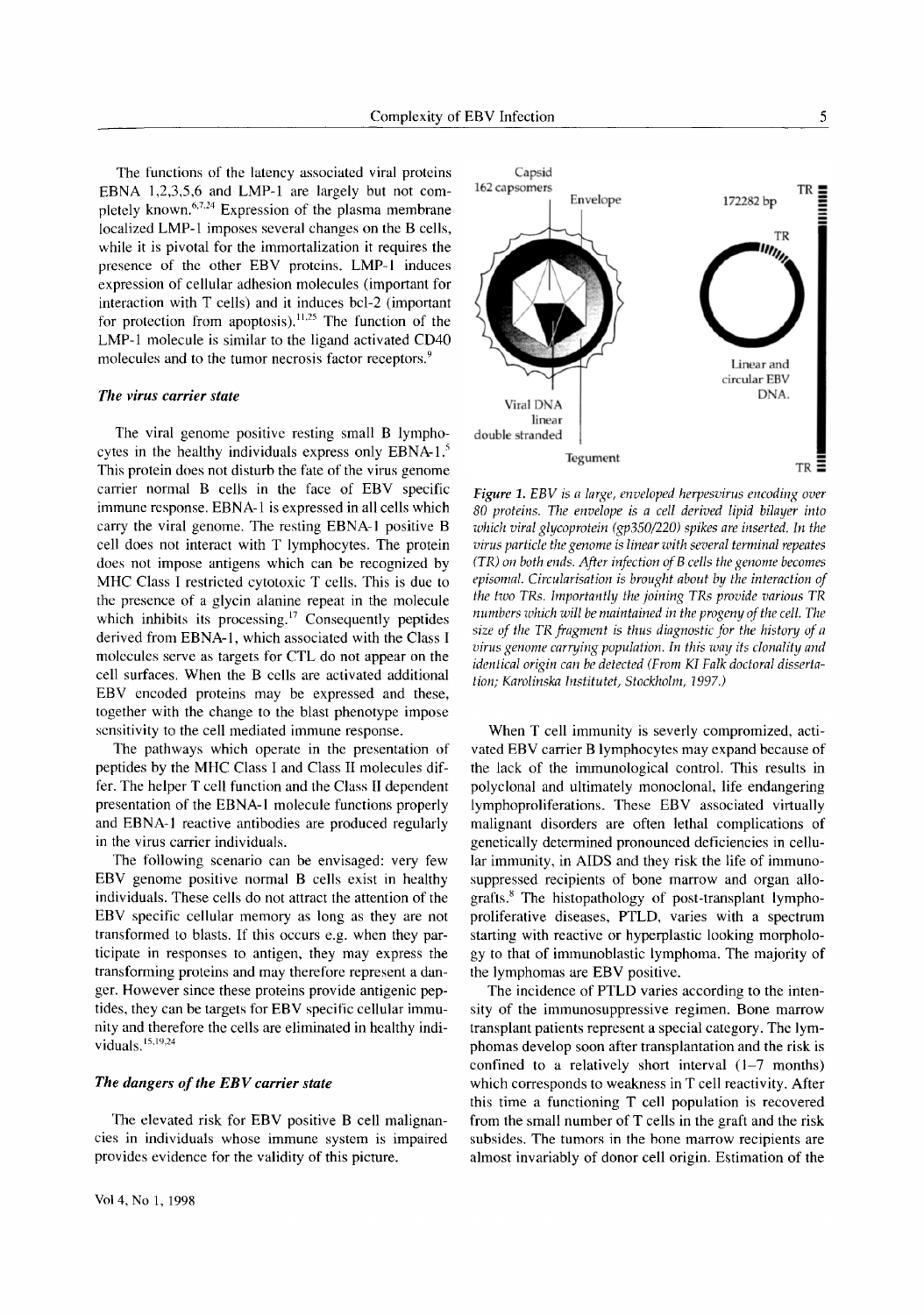number of EBV positive B cells in the transplants indicated that these expand with striking pace in the new host. The knowledge about the EBV specific cellular response and the possibility to generate specific CTLs *in vitro* motivated therapeutical strategies using adoptive transfer of T cells from the graft donor and these were often beneficial.<sup>21</sup>

### *EBV in non-B cell malignancies*

During several years after its discovery EBV was thought to be associated exclusively with B lymphomas and with the epithelial ceils of nasopharyngeal carcinoma (NPC). In the latter the cells were shown to harbor the viral genome and to express only EBNA-1 among the nuclear proteins. About half of the tumor cases expressed also LMP-1. EBNA-1 and LMP-1 expression is designated as Type lI virus cell interaction. In spite of the long time during which intensive effort was invested to solve the problem, the mechanism by which the virus contributes to the genesis of NPC is still not clarified. Two obstactles contribute to the elusiveness of the problem: 1. epithelial cells cannot be infected *in vitro* with EBV and the EBV receptor, CD21, a marker of B lymphocytes, is not expressed on epithelial cells; 2. cell lines derived from NPC which harbor EBV do not exist and the NPC tumors which grew out from the grafts in nude mice have lost the viral genome.

With the development of highly sensitive techniques, including immunostaining of solid tissues, the list of tumor types among which EBV positive ones are encountered increased. Now it includes a considerable proportion of Hodgkin's disease, a fraction of T cell lymphomas (interestingly, the frequency depends on their localisation), a fraction of lymphoepithelial like carcinomas, gastric adenocarcinomas and the rare leiomyosarcomas which occur in AIDS patients.<sup>1,2,3,13,14,22,24</sup> The pattern of the expression of EBV genes in these tumors is similar to NPC in that they express only EBNA-1 among the nuclear proteins and they may or may not express LMP-1.

In recent experiments using an EBV strain into which a selective marker was introduced, the infection of cell lines derived from human gastric carcinomas was achieved. The virus was shown to use a receptor which differs from the CD21 of B lymphocytes. Similarly to tissue specimens of gastric carcinomas, the *in vitro* infected cell lines expressed EBNA-1, and some expressed also LMP-1. $26$  Hopefully this system will help to understand at least some details about the interaction of EBV and epithelial cells.

The exceptional behaviour of the EBNA-1 molecule among the EBV encoded proteins in that it does not elicit a CD8 CTL response may explain why the non-B cell tumors can arise in immunocompetent individuals.

However in experiments with B cells LMP-I can elicit specific CTL responses and could be expected therefore to be the target for a surveillance mechanism. The immune response against the EBV genome carrier tumors which originate from other than B lymphocytes requires further investigation.

These new findings change the view concerning the nature of the EBV-human relationship. The role of EBV in the genesis of the non-B cell tumors is unknown. It is possible that the general virus carrier state in humans cannot regarded anymore as a largely "harmless" parasitism.

#### *References*

- *1. Anagnostopoulos I, llummel M and Stein H:* Frequent presence of latent Epstein-Barr virus infection in peripheral T cell lymphomas. A review. Leuk Lymphoma 19:1-12, 1995.
- 2. d Amore F, Johansen P, Houmand A, et al: Epstein-Barr virus genome in non-Hodgkin's lymphoma occurring in immunocompetent patients: Highest prevalence in non-lymphopblastic T-cell lymphoma and correlation with poor prognosis. Blood 87:1045-1055, 1996.
- *3. de Bruin PC, Jiwa M, Oudejans J.1, et al:* Presence of Epstein Barr virus in extranodal T- cell lymphomaas. Differences in relation to site. Blood 83:1612-1618, 1994.
- *4. Burkitt DP:* The discovery of Burkitts Lymphoma. Cancer 51:1777-1786, 1983.
- *5. Chen F, Zou JZ, di Renzo L, et al:* A subpopulation of normal B cells latently infected with Epstein-Barr virus resembles Burkitt lymphoma cells in expressing EBNA-1 but not EBNA-2 or LMP-I. J Virology 69:3752-3758, 1995.
- *6. Dillner J and Kallin B:* The Epstein-Barr virus proteins. (Review) Adv in Cancer Research 50:95-158, 1988,
- 7. Farell PJ: Epstein-Barr virus immortalizing genes. (Review) Trends in Microbiol 3:105-109, 1995.
- *8. Gaidano G and Dalla-Favera R:* Molecular pathogenesis of AIDS-related lymphomas. Adv Cancer Res 67:113-153, 1995.
- *9. Gires O, Zimber-Strobl U. Gonella R, Ueffing M, et al:* Latent membrane protein 1 of Epstcin-Barr virus mimics a constitutive active receptor molecule. EMBO J. 16:6131-6140, 1997.
- 10. *Gregory CD. Rowe M and Rickinson AB:* Different Epstein-Barr virus- B cell interaction in phenotypically distinct clones of a Burkitts lymphoma cell line. J Gen Virol 71:1481-1495, 1990.
- *l 1. Henderson S, Rowe M, Gregory C, et al:* Induction of bcl-2 expression by Epstein-Barr virus latent membrane protein 1 protects infected B cells from programmed cell death. Cell 65:1107-1115, 1991.
- 12. *Henle W and Henle G:* The virus as the etiologic agent of infectious mononucleosis. In: The Epstein-Barr Virus. (Eds: Epstein MA and Achong BG), Berlin, Springer Verlag, 297-320, 1979.
- 13. *Herbst H, Niedobitek G, Kneba M, et al:* High incidence of Epstein-Barr virus genomes in Hodgkins disease. Am J Pathol 137:13-18, 1990.
- 14. *lmai S, Koizumi S, Sugiura M, et al:* Gastric carcinoma: monoclonal epithelial malignant cell expressing Epstein- Barr virus latent infection protein. Proc Nat Acad Sci 91:9131-9135, 1994.
- 15. *Klein G:* Viral latency and transfromation: the strategy of Epstein- Barr virus. Cell 58:5-8, 1989.
- 16. *Klein G:* Epstein-Barr virus strategy in normal and neoplastic B cells. Cell 77:791-793, 1994.